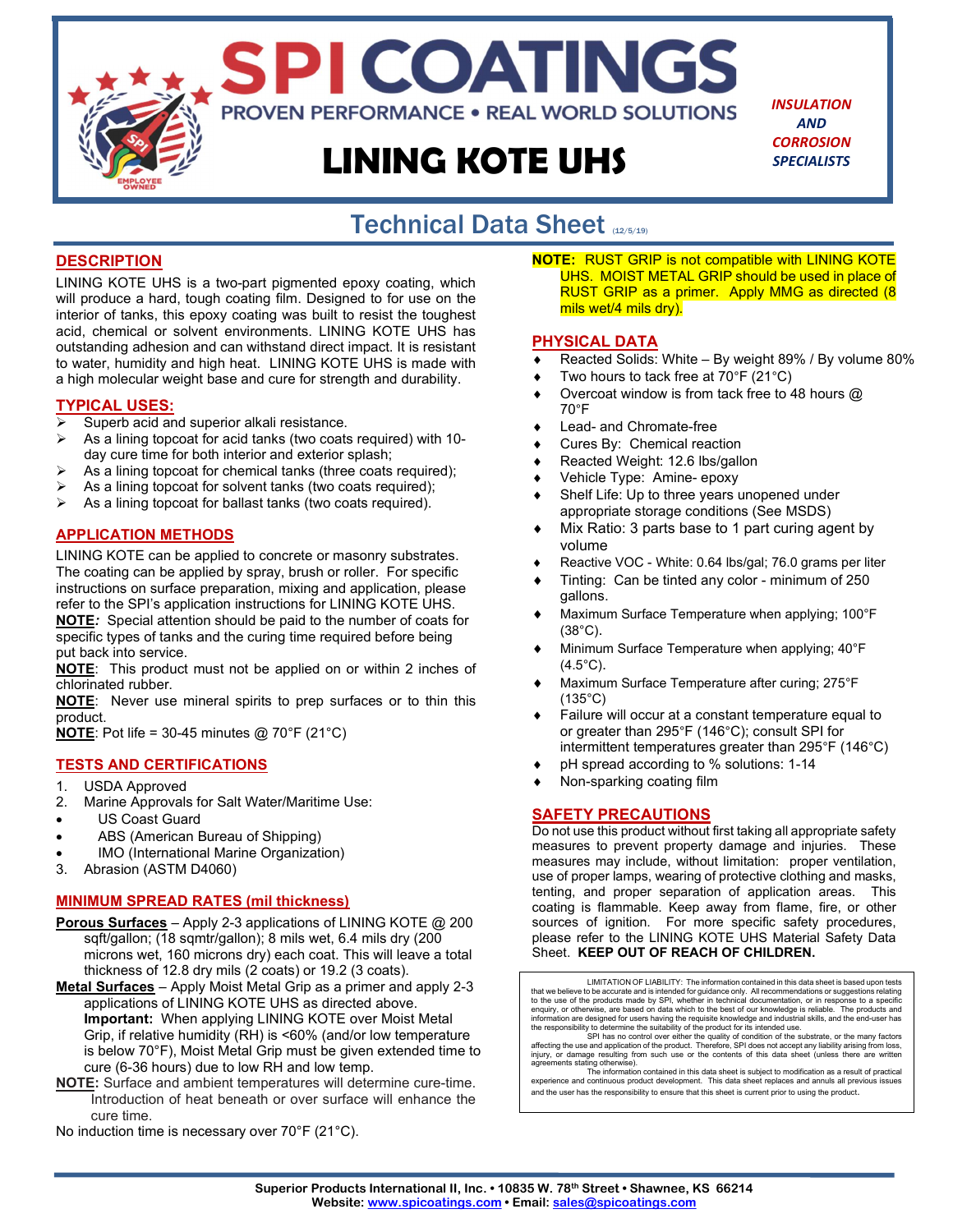# **LINING KOTE UHS**

SPI COATINGS

**PROVEN PERFORMANCE . REAL WORLD SOLUTIONS** 

*INSULATION AND CORROSION SPECIALISTS*

# Application Instructions (1/28/19)

*LINING KOTE UHS is a two-part pigmented epoxy coating, which will produce a hard, tough coating film. Designed to for use on the interior of tanks, this epoxy coating was built to resist the toughest acid, chemical or solvent environments. LINING KOTE UHS has outstanding adhesion and can withstand extreme abrasion. It is resistant to water, humidity and high heat. LINING KOTE UHS is made with a high molecular weight base and cure for the highest level of chemical resistance.* 

#### **GUIDELINES REGARDING pH SCALE**

Use LINING KOTE UHS when facing pH values from 1- 14.

#### **SURFACE PREPARATION**

Surface must be clean from oil, tar, rust, grease, salts, and films.

- 1) Use general degreaser if needed.
- 2) Clean surface using TSP (tri-sodium-phosphate) or a citrus cleaner to release dirt and degreaser residue.
- 3) Pressure-wash if possible @ 3500 psi.
- 4) Salt contamination on a surface can come as a result of salt water, fertilizers, and car exhaust. Use Chlor\*Rid or equivalent to decontaminate surface if salts are present. Acceptable levels: Nitrates: 5-10 mcg/cm², Sulfates: 5-10 mcg/cm², Chlorides: 3-5 mcg/cm²

#### **Surface must be completely dry before applying.**

- 1) LINING KOTE must be applied during proper temperatures (below) and the prescribed overcoat window of the coating over which it will be applied.
- 2) If applied over an existing coating having a glossed or shiny finish, it must be sanded and roughed to remove gloss before application, to improve the profile.
- 3) Additional coats of LINING KOTE UHS can only be applied when the  $1<sup>st</sup>$  coat becomes tacky to the touch and has little to no transfer of coating. After this stage, the surface must be lightly sanded to improve the profile.

#### **MIXING**

- 1) Open pail, mix base with curing agent (3 parts base : 1 part curing agent) (ratio by volume, not by weight)
- 2) Mix by hand for two minutes, or using drill and mixing blade for a minimum of 30 seconds with NO vortex.

#### **POT LIFE**

30-45 minutes at 70°F (21°C) - 30 minutes or less at 90°F (32°C)

#### **APPLICATION**

LINING KOTE UHS can be applied by brush, roller or spray; however, the preferred method is by air or airless sprayer.

- 1) If application is by brush, use a soft bristle brush.
- 2) If application is by roller, use a 1/4-1/2-inch nap roller, depending upon surface.
- 3) If application is by spray, use a standard airless sprayer (1½ gallons/minute at 3,300 psi or less) and .017-.027 tip.
- 4) Overcoat window is from tack free to 48 hours @ 70°F.
	- *NOTE***:** The number of applications and the thickness of each should be in accordance with the job specifications.
		- *NOTE:* Temperatures must always be a minimum of 5
	- degrees above the dew point during application.

# **MINIMUM SPREAD RATES (mil thickness)**

- **Porous Surfaces** Apply 2-3 applications of LINING KOTE @ 200 sqft/gallon; (18 sqmtr/gallon); 8 mils wet, 6.4 mils dry (200 microns wet, 160 microns dry) each coat. This will leave a total thickness of 12.8 dry mils (2 coats) or 19.2 (3 coats).
- **Metal Surfaces** Apply Moist Metal Grip as a primer and apply 2-3 applications of LINING KOTE UHS as directed above. **Important:** When applying LINING KOTE over Moist Metal Grip, if relative humidity (RH) is <60% (and/or low temperature is below 70°F), Moist Metal Grip must be given extended time to cure (6-36 hours) due to low RH and low temp.
- **Note:** Surface and ambient temperatures will determine cure time. Introduction of heat beneath or over surface will enhance cure time.

#### **CURE TIME**

**Note:** Surface and ambient temperatures will determine cure time. Introduction of heat over surface will enhance the cure time. Average time at 70°F is 7 days.

**Induction Period**: None is required at 70°F or above.

#### **TEMPERATURE**

- 1) Apply between 40°F. and 120°F.
- 2) Store between 40°F. and 100°F. according to hazmat standards indicated on MSDS.

#### **CLEAN-UP EQUIPMENT**

- 1) After completion, spray systems should be flushed and cleaned with MEK or other comparable solvents.
- 2) After completion, brushes can be cleaned with MEK or comparable solvents, store and reused.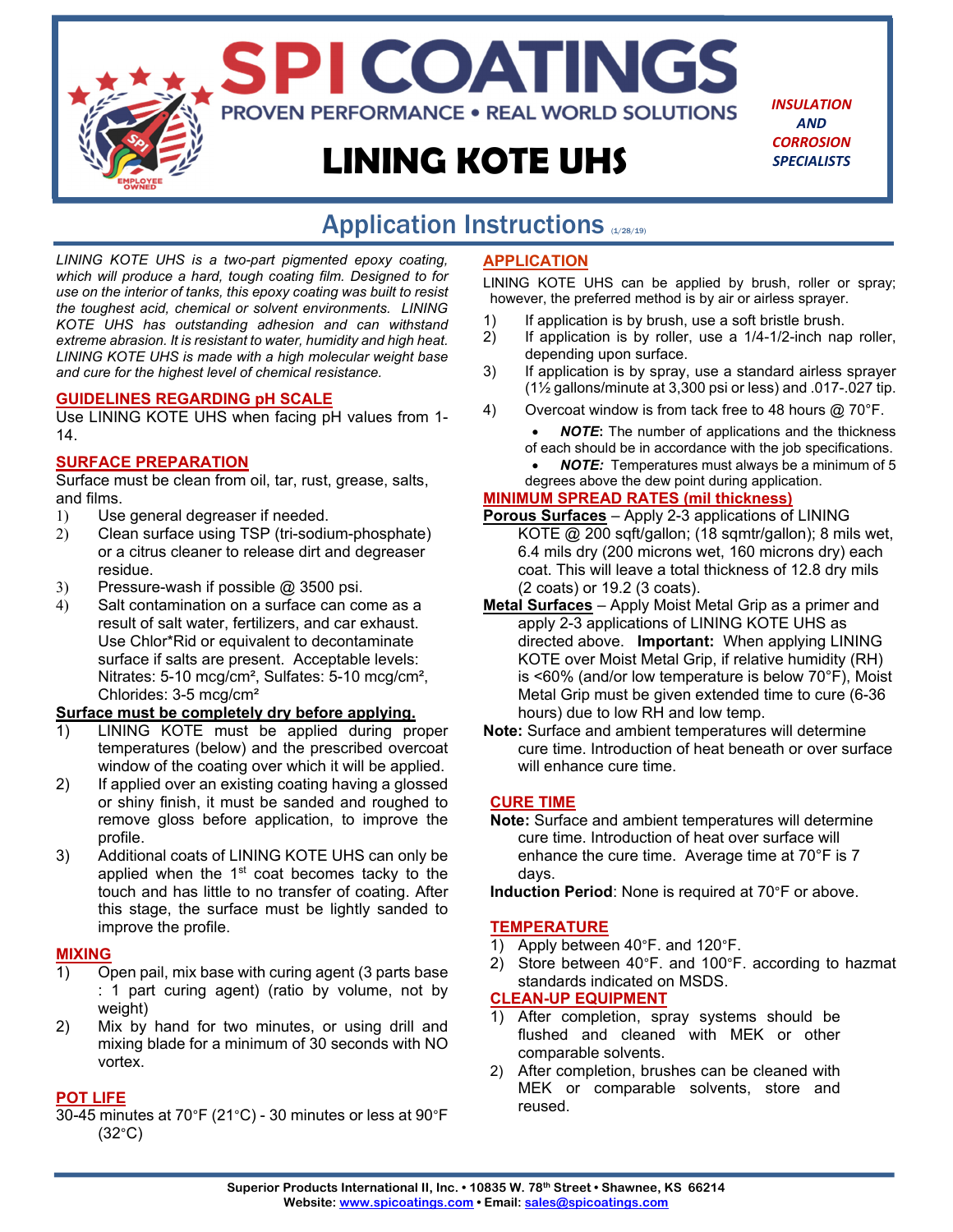# **SAFETY DATA SHEET (E/S/10/02)**

pg 1 of 2

# **SECTION I - IDENTIFICATION OF PRODUCT AND COMPANY**:

PRODUCT IDENTIFIER: LINING KOTE Base

GHS PRODUCT IDENTIFIED: Global Harmonized System #3208.90.0000

CHEMICAL TYPE: Bisphenol-A Type Epoxy

MANUFACTURER: SUPERIOR PRODUCTS INT'L II, INC.

ADDRESS: 10835 W. 78th St., Shawnee, KS 66214

PRODUCT USE: Tank and pipe lining

EMERGENCY TELEPHONE NUMBER: **800/424-9300; 202/483-7616**

# **SECTION II - HAZARD IDENTIFICATION:**

The product is a flammable, solvent-based polyurethane and should be treated according to all known safety precautions. Refer to Section VII for Storage and Handling recommendations, Section VIII for Personal Protection, Section XIV for transport.

# **SECTION III - HAZARDOUS INGREDIENTS**:

HAZARDOUS INGREDIENTS % CAS/PIN TLV PEL Ethylene Glycol Propyl Ether 19.3 2807-30-9 50.00 50.00 **SECTION IV - FIRST AID MEASURES**:

**INHALATION:** Remove to fresh air. Give oxygen if required. Seek medical help.

**EYES**: Flush w/clear lukewarm water for 15-20 minutes, occasionally lifting eyelids. See physician.

**SKIN**: Remove contaminated clothing. Wash affected areas & clothing w/mild soap & water.

**INGESTION**: Do not induce vomiting. Keep at rest. Get prompt medical attention. **SECTION V - FIREFIGHTING MEASURES**:

**CONDITIONS OF FLAMMABILITY**: Spraying or other activities to create finely divided droplets around open flame/sparks

**HAZARDOUS COMBUSTION PRODUCTS**: Carbon monoxide, aldehydes, fumes **AUTOIGNITION TEMP.**: >499C. degrees **FLASH POINT & METHOD**: 120F. TCC **FLAMMABLE LIMITS: (Lower)** 1.3% **(Upper)** 15.8%

**SENSITIVITY TO STATIC DISCHARGE**? NAV

**SENSITIVITY TO MECHANICAL IMPACT**? NAV

**SPECIAL PROCEDURES**: Firefighters should wear full-body protection & SCBA

**MEANS OF EXTINCTION**: Foam, water spray (fog), dry chemical, carbon dioxide & vaporizing liquid type extinguishing agents

# **SECTION VI - ACCIDENTAL RELEASE MEASURES**:

Ventilate the area, control spill by covering w/sawdust or similar agent. Pour decontamination solution over spill (non-ionic surfactant Union Carbide's Tergitol TMN-10 (20%) + water (80%); avoid breathing vapors

# **SECTION VII - HANDLING AND STORAGE:**

**Storage Requirements:** Maintain temperature between 32-122F. degrees;

average shelf life is 3 years  $\omega$  77F. degrees. Empty containers may contain residual liquid or vapors, and should not be pressurized, cut, welded or exposed to ignition sources.

**Handling Procedures/Equipment**: Ground all containers; use non-sparking tools. Keep away from ignition sources as liquid contains volatiles that give off invisible vapors.

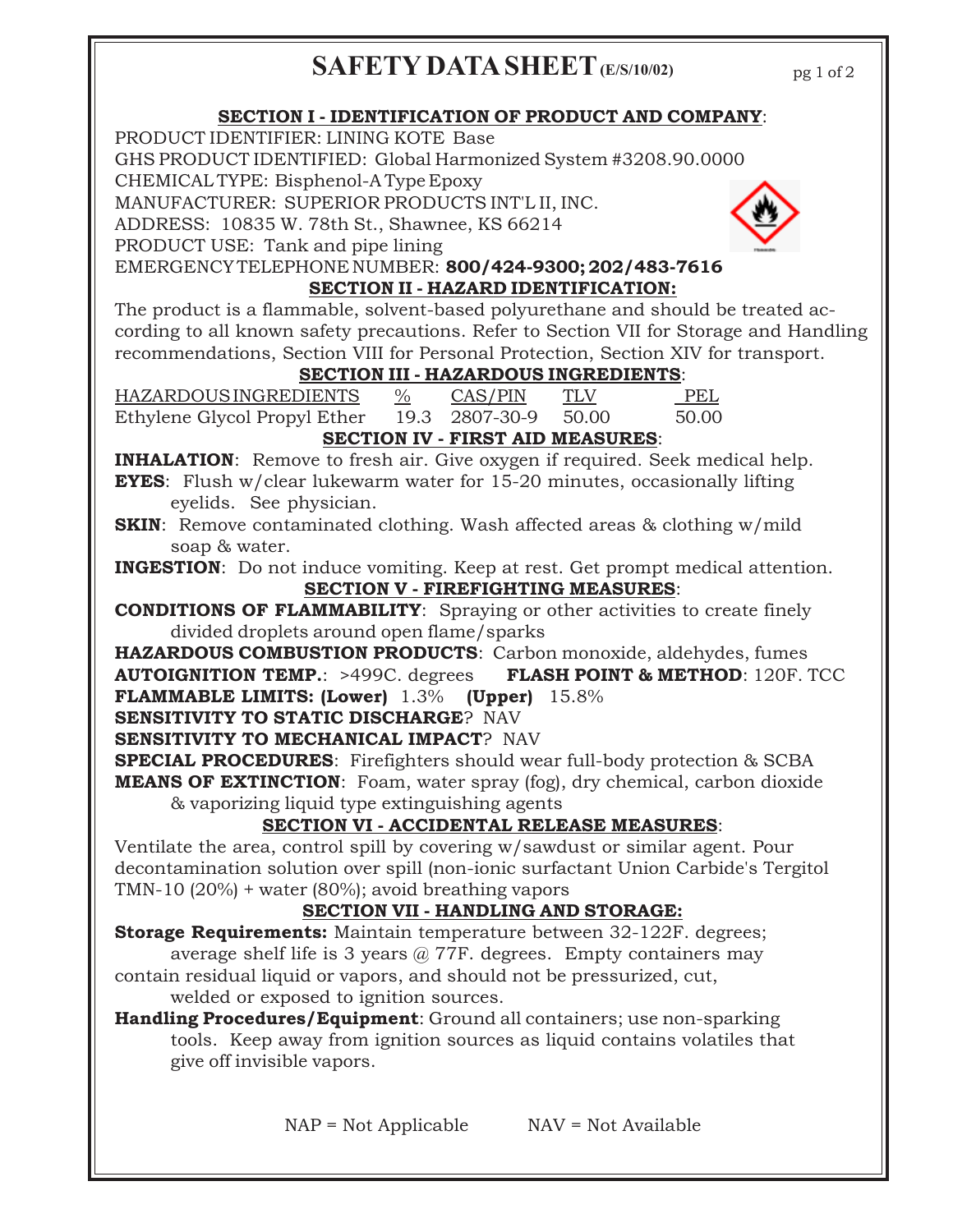### PRODUCT IDENTIFIER: **LINING KOTE Base** pg 2 of 2 **SECTION VIII - EXPOSURE CONTROLS AND PERSONAL PROTECTION**: **Personal Protective Equipment**: Half-face respirator w/organic vapor filter, safety glasses w/shields, PVA or nitrile chemical-resistant gloves, skin protection **Engineering Controls**: Mechanical exhaust fans; use explosion-proof equipment **SECTION IX - PHYSICAL AND CHEMICAL PROPERTIES**: **APPEARANCE AND ODOR**: White liquid, glycol-ether type solvent odor **SOLUBILITY IN WATER:** Partially soluble in water **VOLATILES:** 34.2% **FREEZING POINT**: NAP **BOILING POINT**: >241F. deg. **pH**: NAP **SPECIFIC GRAVITY**: 1.54 **ODOR THRESHOLD**: NAV **COEFF. WATER/OIL**: NAV **EVAPORATION RATE**: 0.2% **VAPOUR DENSITY (Air = 1)**: 1.0+ **VAPOUR PRESSURE**: NAV **SECTION X - STABILITY AND REACTIVITY DATA**: **CONDITIONS OF REACTIVITY**: By high heat or fire **CHEMICAL INCOMPATIBILITY**: Oxidizing materials, aminos, alcohols **CONDITIONS OF INSTABILITY**: Stable, under normal conditions **HAZARDOUS DECOMPOSITION PRODUCTS**: By high heat/fire--Carbon dioxide, carbon monoxide, fumes, smoke, aldehydes **CORROSIVE BEHAVIOR**? NO **SECTION XI - TOXICOLOGICAL PROPERTIES**: ROUTES OF ENTRY:SKIN CONTACT \_**X**\_ EYE CONTACT \_**X**\_ INHALATION \_**X**\_ SYNERGISTIC PRODUCTS **NAV EXPOSURE LIMITS**: NAV **EFFECTS OF ACUTE EXPOSURE**: Burning sensation on mucous membranes & respiratory tract. Flu-like symptoms (fever and chills); skin irritation **EFFECTS OF CHRONIC EXPOSURE**: Chemical asthma - chest tightness, wheezing, coughing, shortness of breath. Can cause lung damage. **MUTAGENICITY**: NAV **CARCINOGENICITY**: NAV **IRRITANCY**: Burning sensation **TERATOGENICITY**: NAV **REPRODUCTIVE TOXICITY**: NAV **SENSITIZATION**: Can cause future reaction to lesser amounts **SECTION XII - ENVIRONMENTAL INFORMATION**: Air:  $0.64$  lbs./gallon V.O.C. (reactive  $76g/l$ <sup>\*</sup> Water: Partially soluble Soil: Lead- and chromate-free/not hazardous under RCRA 40CFR **SECTION XIII - WASTE DISPOSAL**: Incineration preferred. Dispose of in accordance with federal, state and local government regulations. **SECTION XIV - TRANSPORT INFORMATION**: Classified a hazardous material (Class 3//UN1263//P.G. III/F.P.=48C), and should be marked and handled according to specific regulations. **SECTION XV - REGULATORY INFORMATION**: Materials listed under Superfund Amendments & Reauthorization Act of 1988 (SARA) Title III 302, 304, 311, 312, 313: Methyl Isobutyl Ketone (CAS 108-10-1), Toluol (CAS 108883) **SECTION XVI - OTHER INFORMATION**: \*Product is compliant with many national and local VOC content regulations. However, because manufacturer is not familiar with all local VOC requirements, the user is responsible for understanding the local VOC rules and for verifying that the product selections meet the most current VOC requirements of the area in which the products are to be used.

PREPARED BY:J. Pritchett, Superior Products Int'l II, Inc. DATE: 9/1/19 ○○○○○○○○○○○○○○○○○○○○○○○○○○○○○○○○○○○○○○○○○○○○○○○○○○○○○○○○○ ○○○○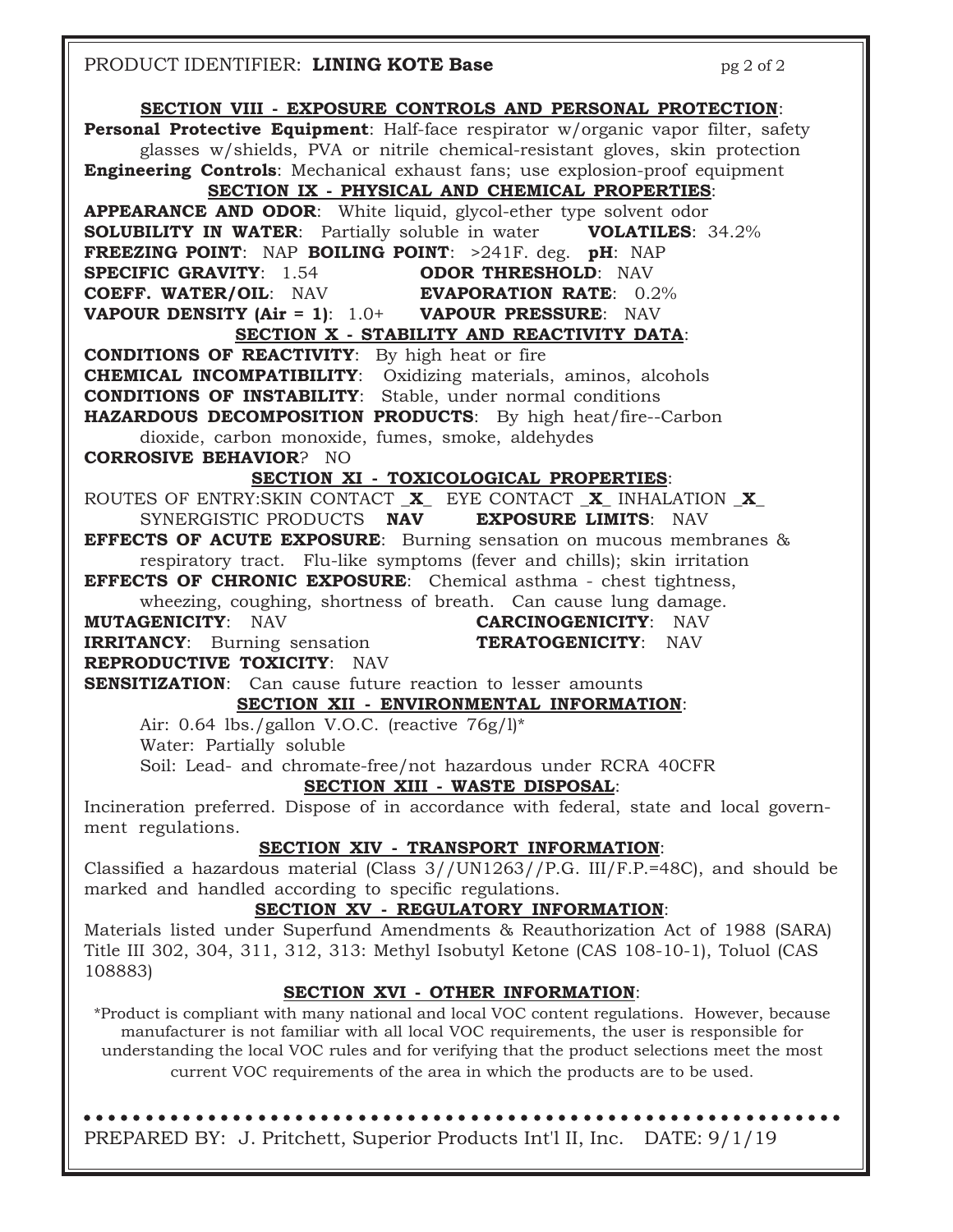# **SAFETY DATA SHEET (E/S/10/02)**

### **SECTION I - IDENTIFICATION OF PRODUCT AND COMPANY**:

PRODUCT IDENTIFIER: LINING KOTE curing agent (2-part product) GHS PRODUCT IDENTIFIER: Global Harmonized System #3208.90.0000 CHEMICAL TYPE: Modified Amine Solution MANUFACTURER: SUPERIOR PRODUCTS INT'L II, INC.

ADDRESS: 10835 W. 78th St., Shawnee, KS 66214

PRODUCT USE: Tank and pipe lining

EMERGENCY TELEPHONE NUMBER: **800/424-9300; 202/483-7616 SECTION II - HAZARD IDENTIFICATION:**

The product is a flammable, solvent-based polyurethane and should be treated according to all known safety precautions. Refer to Section VII for Storage and Handling recommendations, Section VIII for Personal Protection, Section XIV for transport.

## **SECTION III - HAZARDOUS INGREDIENTS**:

| HAZARDOUS INGREDIENTS | $\%$ | CAS/PIN            | TLV      | <b>PEL</b> |
|-----------------------|------|--------------------|----------|------------|
| n-Butanol             | 8.5  | 000071-36-3 150.00 |          | 150.00     |
| Toluene               |      | 15.0 108-88-3      | 150.00   | 150.00     |
| Xylene                |      | 25.5 1330-20-7     | - 150.00 | 150.00     |

#### **SECTION IV - FIRST AID MEASURES**:

**INHALATION**: Remove to fresh air. Give oxygen if required. Seek medical help. **EYES**: Flush w/clear lukewarm water for 15-20 minutes, occasionally lifting eyelids. See physician.

**SKIN:** Remove contaminated clothing. Wash affected areas & clothing w/mild soap & water.

**INGESTION**: Do not induce vomiting. Keep at rest. Get prompt medical attention. **SECTION V - FIREFIGHTING MEASURES**:

**CONDITIONS OF FLAMMABILITY**: Spraying or other activities to create finely divided droplets around open flame/sparks

**HAZARDOUS COMBUSTION PRODUCTS**: Carbon monoxide, aldehydes, fumes **AUTOIGNITION TEMP.**: N/A **FLASH POINT & METHOD**: 45F. TCC

**FLAMMABLE LIMITS: (Lower)** 1% **(Upper)** 8%

**SENSITIVITY TO STATIC DISCHARGE**? NAV

**SENSITIVITY TO MECHANICAL IMPACT?** NAV

**SPECIAL PROCEDURES**: Firefighters should wear full-body protection & SCBA **MEANS OF EXTINCTION**: Dry Chemical--monoammonium phosphate,

potassium chloride, carbon dioxide, high expansion (protenic) ehcmical foam, water spray for large fires.

## **SECTION VI - ACCIDENTAL RELEASE MEASURES**:

Ventilate the area, control spill by covering w/sawdust or similar agent. Pour decontamination solution over spill (non-ionic surfactant Union Carbide's Tergitol TMN-10 (20%) + water (80%); avoid breathing vapors.

## **SECTION VII - HANDLING AND STORAGE:**

**Storage Requirements:** Maintain temperature between 32-122F. degrees;

average shelf life is 3 years  $\omega$  77F. degrees. Empty containers may contain residual liquid or vapors, and should not be pressurized, cut, welded or exposed to ignition sources.

**Handling Procedures/Equipment**: Ground all containers; use non-sparking tools. Keep away from ignition sources as liquid contains volatiles that give off invisible vapors.

 $NAP = Not Applicable$   $NAV = Not Available$